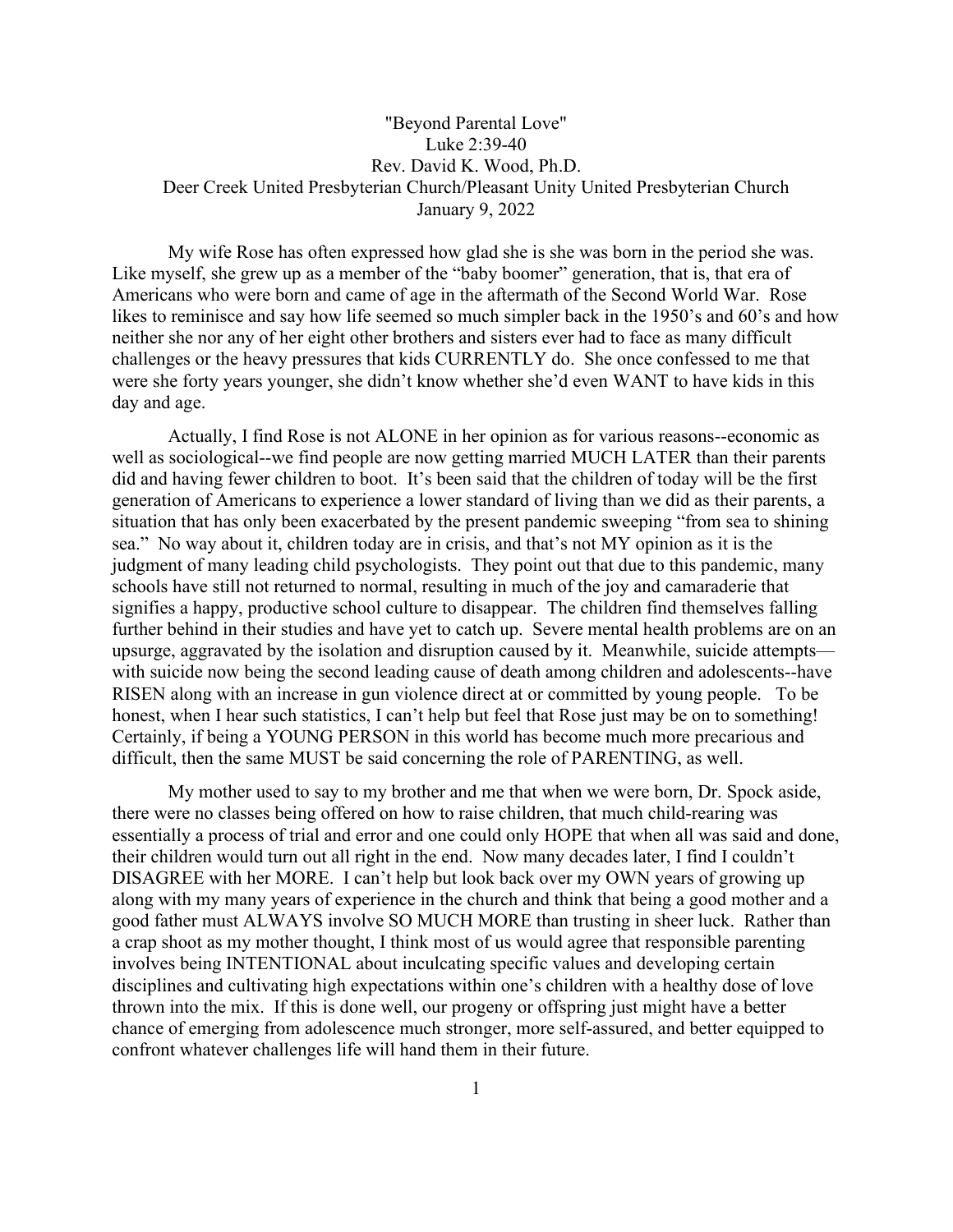This was ESPECIALLY made evident to me by Dr. Robert Coles, Professor of Child Psychology at Harvard University. For over half a century, Robert Coles has told us more about the diverse and complex world of children than any other person. The winner of the Pulitzer Prize in 1973 for his two volume series *Children of Crisis* as well as a Presidential Medal of Freedom honoree, Coles has authored more than eighty books and 1300 articles, nearly all of them concerned with the moral and spiritual sensibilities of children. Thirty-five years ago, he came out with *The Moral Life of Children* followed by *The Spiritual Life of Children* four years later. In them, he was able to show how young people are surprisingly deep thinking and that they are capable of pondering such complex moral questions as who God is and the nature of life and death. Rather than fragile creatures, children have surprising psychological strength. Nothing convinced him more of this than his work with black children who integrated Southern schools in the early 1960's.

His entire understanding of child psychology was changed for good after meeting little six-year old Ruby Bridges, one of the black children helping to racially integrate the New Orleans school system. Every morning and evening for months on end, this young black child had to brave heckling mobs who hurled the most vicious threats and curses at her. Accompanied to and from school each day by Federal marshals, she attended school all by herself for a good part of a year because the rest of the students and their families--all white--boycotted her presence. Her parents, both poor and unemployed, were themselves the victims of harassment and constant threats.

Still, Ruby and her parents never gave up. Many were astounded how such a small, helpless, underprivileged black child could continue under such terrible pressures. Coles was convinced that though she appeared strong on the outside, INWARDLY she was filled with deep fears, that she was repressing all of her anxiety. But then something happened to change his opinion. As Dr. Coles tells it:

"I was standing in the classroom, looking out the window, and I saw Ruby coming down the street, with the federal marshals on both sides of her. The crowd was there, shouting, as usual. A woman spat at Ruby but missed; Ruby smiled at her. A man shook his fist at her; Ruby smiled at him. Then she walked up the stairs, and she stopped and turned and smiled one more time! She told him she prays for those people, the ones in that mob, every night before she goes to sleep!"

Ruby prayed: for HERSELF, that she would be strong and unafraid; and also for her ENEMIES, that God would forgive them. "Jesus prayed that on the cross," she told Coles; "'Forgive them, because they don't know what they're doing." When Coles asked her why she prayed for her enemies, she replied, "I go to church every Sunday, and we're told to pray for everyone, even the bad people, and so I do." When asked why she did not seem afraid, she again told the child psychologist:

"They'll keep coming and saying the bad words, but my momma says they'll get tired after a while and then they'll stop coming. They'll stay home. The minister came to our house and he said the same thing, and not to worry, and I don't. The minister said God is watching and He won't forget, because He never does. The minister says if I forgive the people, and smile at them and pray for them, God will keep a good eye on everything and He'll be our protection."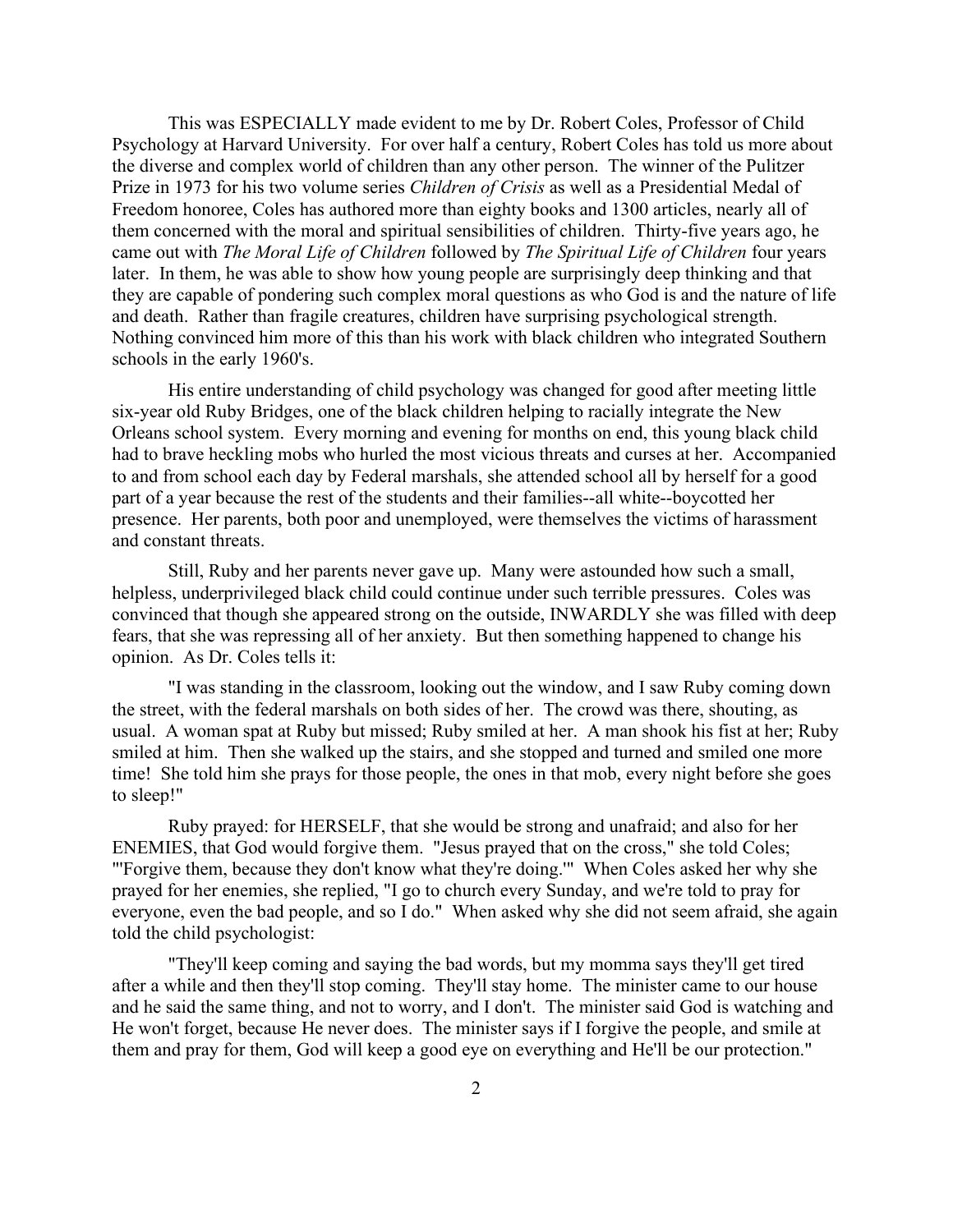Coles asked Ruby if she thought the minister was on the right track and she responded:

"Oh, yes. I'm sure God knows what's happening. He's got a lot to worry about; but there is bad trouble here, and He can't help but notice. He may not rush to do anything, not right away. But there will come a day, like you hear in church."

For Coles, the depth of love he saw in young Ruby Bridges could be found in very few individuals- a level of compassion attained only by people like Jesus and Gandhi. He had never expected to find it demonstrated day after day by a six-year old girl from a poor, black, unemployed, underprivileged family. This extraordinary faith and compassion was not something she was born with but rather the result of the two greatest influences in her life. The first was the security and love given to her by her PARENTS- the first and most primary relationship one can experience.

This point was driven home to me many years ago while leading a Bible study in my first pastorate on the Book of Genesis. In the study were ten women and we were talking about the Christian doctrine of Original Sin. I explained to them how the same seeds of jealousy, pride, and selfishness that characterize so much adult behavior are also present in the life of EVERY little child, that they can hate and lie and be just as devious as easily as any of them could. Boy was I surprised to see how this simple assertion drew horrified gasps from all of those women, each of whom had been a mother in her own right. "Not MY child!" exclaimed one. "Nor MINE!" said another. For the next twenty minutes, I had to listen to them expound on the sinless virtues of beautiful babies and hear how my theology was all screwed up because I had never been a parent myself. In the end, recognizing how out-numbered I was, I threw up my hands and said, "All right, you win" in order to finally get through the lesson. But THAT had been the REAL lesson for me that morning- seeing how these mothers' love for their children had more influence on their theology than that of their own college-educated, seminary-trained pastor.

But EVEN MORE than parental love, Ruby possessed the security and love of GOD in her life, a love that had been instilled there by her parents and deepened by her minister and church family. Undeniably, her family's constant love and support gave her the courage to courageously walk down that street and hold her head up high before those screaming, hysterical crowds. But it was GOD'S LOVE in her heart that enabled her to have pity upon her enemies and pray for them, even as Christ did.

Similarly, when we look at the faith and compassion, the character and values demonstrated by Jesus, we find that his life TOO was shaped and molded by others. Like Ruby Bridges, Jesus TOO was the product of a devout and caring home where he experienced, not only his PARENT'S love, but had instilled a trust and love for GOD, a faith that continued to deepen through the nurture and support he received from his synagogue family.

From the scriptures, we know that Mary, his mother, was a woman of deep faith and humility. We can assume that Joseph, Jesus' father, was a wise and compassionate man who, in addition to teaching the carpentry business to him, also taught him the most basic principles upon which to build his life- honesty and integrity, industry and courage. Together, both parents filled their son's life along with the rest of his brothers and sisters with faith, hope, and love; they instructed him in the Law and the Prophets; they initiated him into the worship life of the synagogue and participated in the high Jewish festivals. Joseph and Mary played an integral role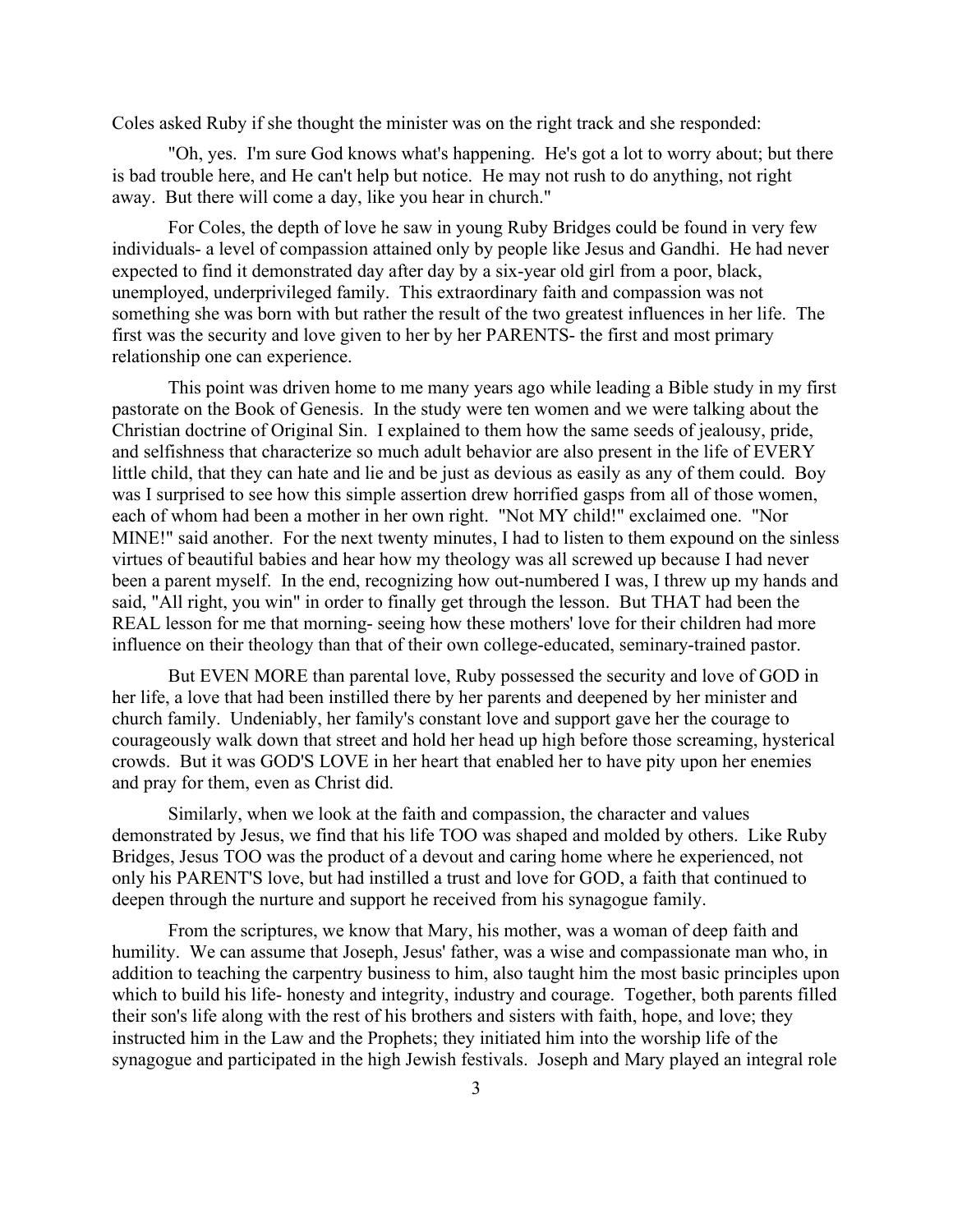in the growth and development of Jesus every bit as significant as Ruby Bridges' parents and church family were to HER.

As parents, WE become the greatest influence in the lives of our children. Rudyard Kipling once said, "Give me the first six years of a child's life; you can have the rest." Napoleon was once asked, "When does the education of a child begin?" He answered, "Twenty years before its birth- in the education of its mother." God has invested tremendous authority and responsibility in us as parents and caretakers over our children's lives.

However, as important as it is, providing love and security for our children in the home is not simply enough. As essential and important as parental love is, the Christian's hope must be that God will use our love for our children and grandchildren, as imperfect as it may be, to prepare them to receive an even GREATER love- the love of GOD. THAT must be the goal of every parent-child relationship.

The church has an essential role to play in our children's lives if we want to see developed in them a strong sense of values and moral commitment. For every wedding I perform, we first conduct a minimum of three pre-marital counseling sessions together for the purpose of impressing upon them how important it is to make Christ and his church a part of their relationship and family. With Christ in their lives, aided and supported by the church, not only will their own love be STRENGTHENED but they will also find those RESOURCES needed to shape the values and direction of their children's lives which hopefully will never leave them.

Yesterday, I met with a couple who want to have their son baptized. I reminded them that it is not the child's faith that is on display in that sacrament as it is still unformed. Rather, it is the PARENT'S faith that stands in the place of that child's- a faith that becomes evident in and through their resolve to raise their child in the nurture and admonition of Christ and his church. Caring for and teaching our children for the purpose of helping them to become disciples of Jesus Christ are the most basic functions of parenthood and it is the greatest inheritance any mother and father could ever bequeath their little one.

In my first church, I had an elder who never missed worship herself but never thought of bringing any of her three small children with her. I asked her about this one day and she replied that her belief was that every child ought to be able to decide for him or herself whether he or she would like to attend church, that she was a libertarian in this matter and had no right to impose her own faith and values on them. Aware of her great love of gardening, I said to her, "Just knowing how particular you are about your garden, would you ever just stop weeding and feeding and pruning the bushes around it because you felt they should be as natural as possible, that both flowers and weeds had a right to flourish side-by-side without being tended to and cared for by you, your garden's caretaker?" Her response was "Of course not. The weeds would eventually take over and what they didn't kill, the rabbits would eat. In time, there wouldn't be much of a garden left to tend to." "Well," I said, "isn't it the same regarding your CHILDREN? The fact is that if you're not constantly tending to and caring for their moral and spiritual growth, then all kinds of weeds will creep in and eventually destroy whatever is good and positive and true about their lives. God has set you up to serve as the gardener to their hearts and souls and what BETTER influence for them to have in their lives than Christ himself along with the